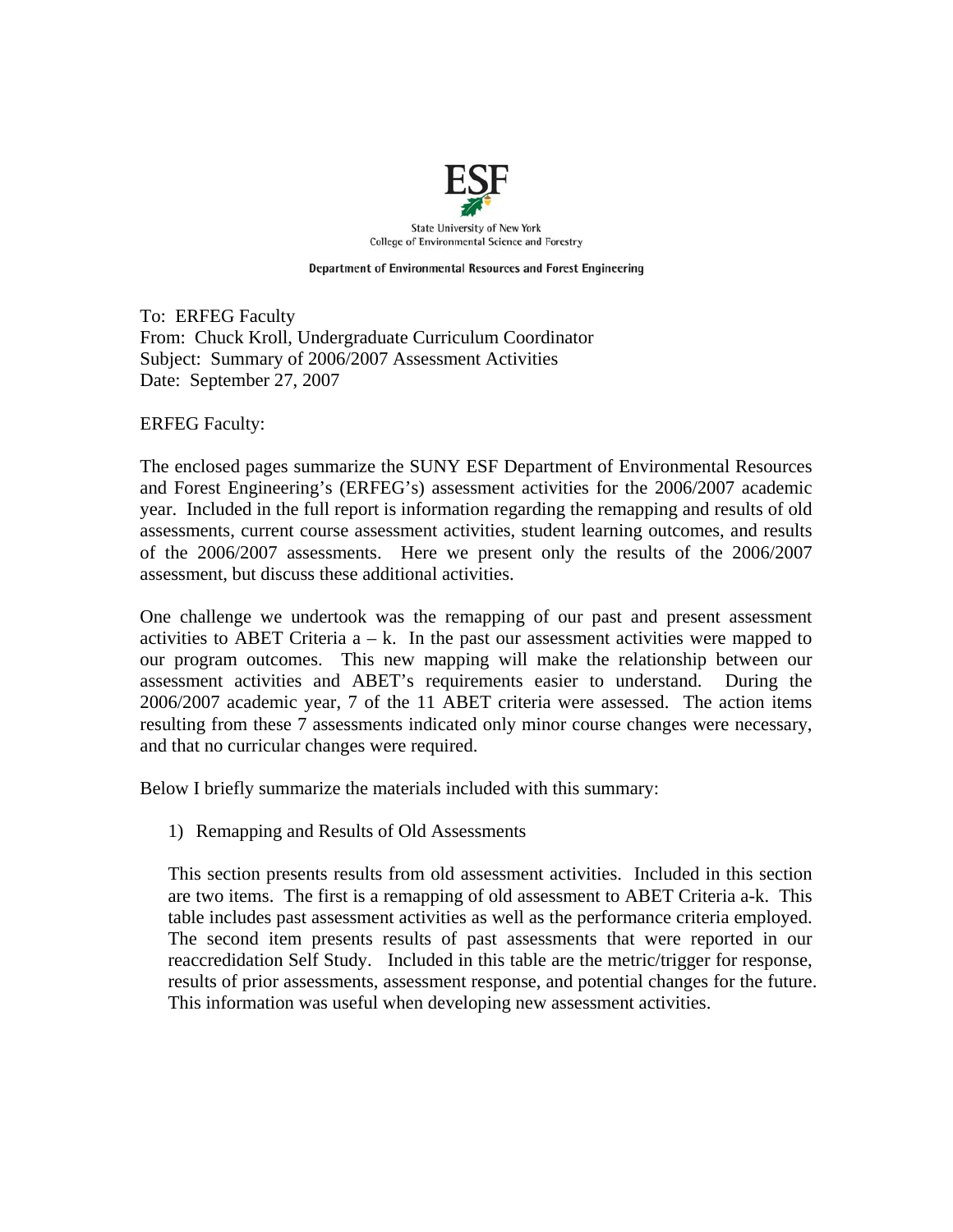## 2) Current Course Assessment Activities

This section contains the relationship between the 2006 Criteria for Accrediting Engineering Programs and our course activity. Members of the ERFEG faculty identified which of the a – k criteria their required undergraduate courses satisfied with Depth (D), Exposure (E), and Familiarity (F). Enclosed in this section are four documents: a summary table of proposed assessment activities based on courses with depth, a blank course hierarchy table (for future faculty use), an example of the course hierarchy for FEG430: Engineering Decision Analysis (a required senior level course), and an advanced proposed assessment summary. The proposed courses were chosen to distribute the responsibility of direct assessment throughout the faculty. In addition, the summary contains other courses that were identified as having depth for a particular criterion. This exercise needs to be revisited, especially given our changing curriculum and new faculty members. The advanced assessment proposal was done as an academic exercise to identify courses at different levels within the curriculum that could be used for assessment.

3) Student Learning Outcomes

The third section contains the Student Learning Outcome tables for all our proposed direct assessment activities. In addition, a blank student learning outcome table, a glossary of terms, an additional example, and links to critical thinking scoring rubrics are included. These additional materials were obtained from the ABET internet site, and were of particular use when developing Learning Outcome tables. We have developed these tables for all criteria except criterion e (which we will add in the future). Many of the faculty attempted to develop these tables such that the performance criteria reflected back on Bloom's Taxonomy levels.

4) Results of 2006/2007 Assessments

The fourth and final section contains the results of the 2006/2007 assessments. This includes a summary table of results, as well as all the individual results collected from ERFEG faculty. In 2006/2007 we performed assessments for 7 of the 11 ABET criteria. This table includes action items for each of the criteria assessed.

Based on these materials, the following activities are recommended:

- 1) We should consider ways to make assessments more standardized across the faculty, which will allow them to be understood and summarized more easily in the future.
- 2) As a Faculty, ERFEG needs to review these assessment results and make recommendations as to needed actions.
- 3) We need catalogue assessment results and activities. This document provides one method for doing this. We need to also consider documenting raw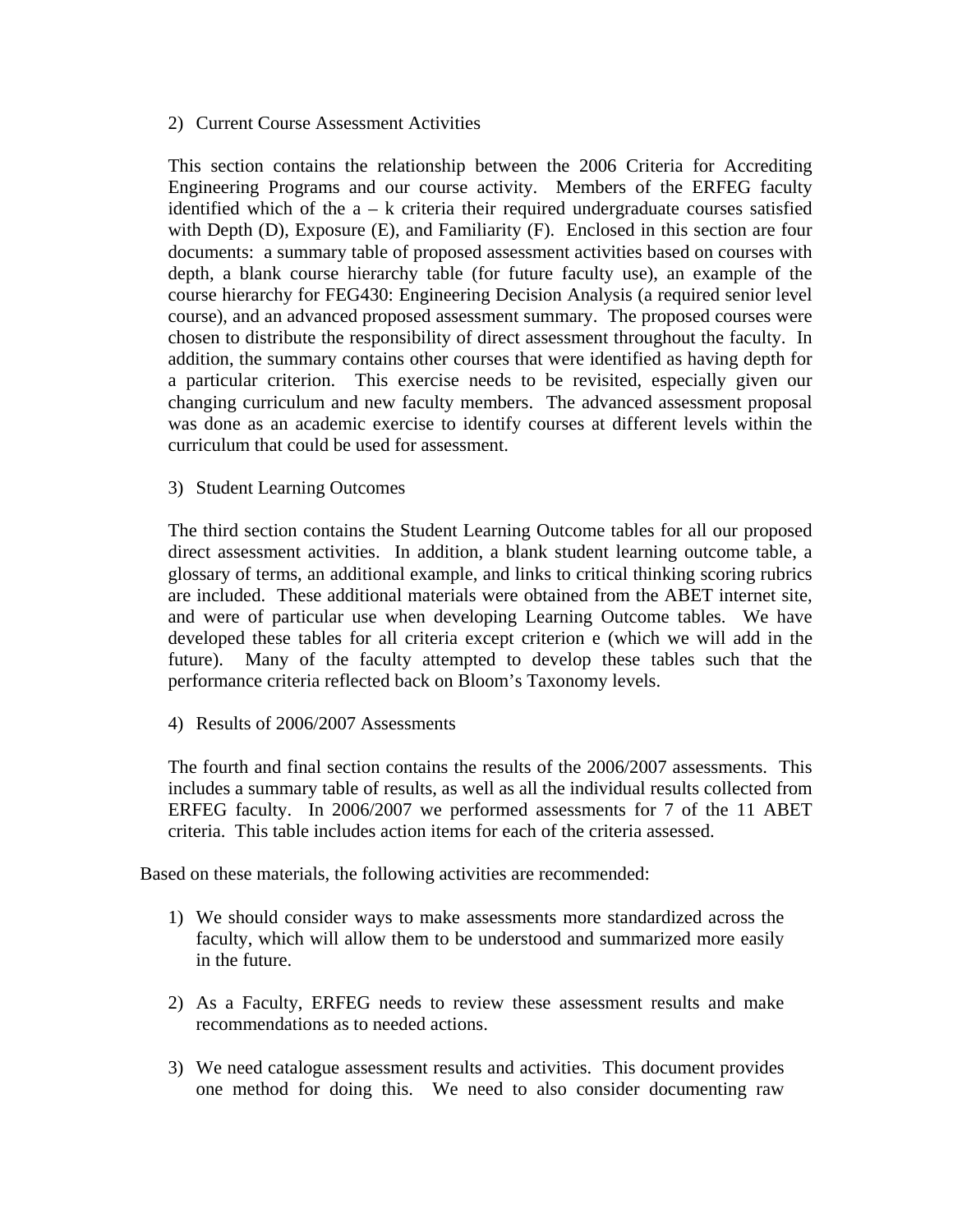assessment results while keeping confidential information about individual students.

- 4) As we have decided as a Faculty to perform direct assessment activities on at most a 2-year interval, it is vital that we address assessment of the 4 ABET criteria that were not assessment during the 2006/2007 academic year. Efforts should be made for continued assessment of all ABET criteria.
- 5) With our new faculty and curriculum, we should revisit the relationship between the 2006 Criteria for Accrediting Engineering Programs and our current course activity.
- 6) A redistribution of responsibilities for direct assessments is necessary so that all faculty members are involved with assessment activities.

The results collected from the ERFEG faculty are excellent. I personally feel we are on the right track with our assessment efforts, and are developing a structured program of assessment that will satisfy both our needs and ABET's requirements. I would like to thank all of the ERFEG Faculty for their efforts in developing our assessment protocols. We are clearly on a path of continued success within our Faculty, and time, effort, and attention we put on assessment activities during the 2006/2007 academic year will aid in that success. Please advise me of any changes, corrections, or additions that are needed in this annual assessment summary.

Sincerely,

Cel 11 Kull

 Chuck Kroll ERFEG Undergraduate Curriculum Coordinator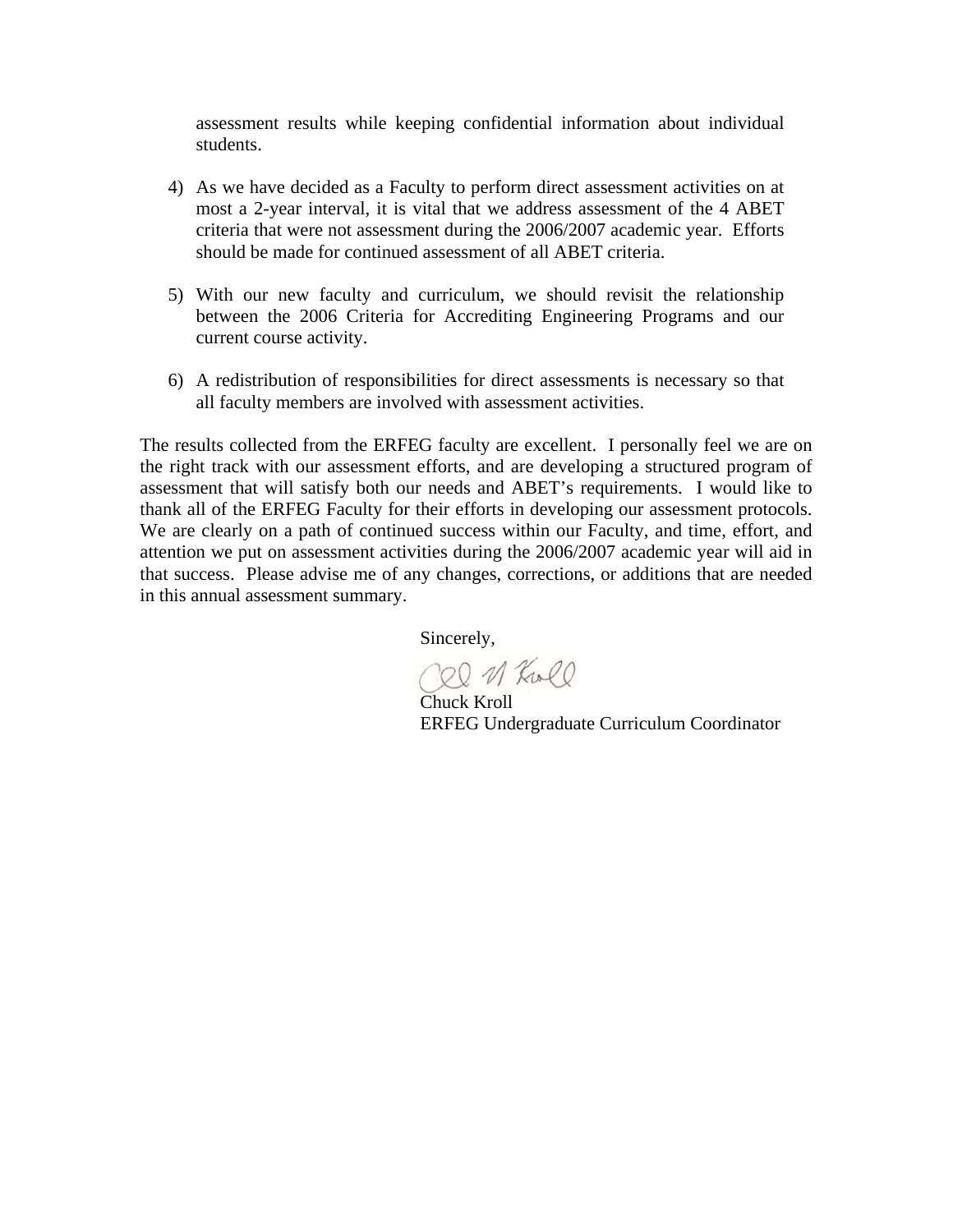|    | Criteria                                                                                                                                                                                                                                          | 06/07<br>Assessment | Class/<br><b>Activity</b> | <b>Collection</b><br><b>Agent</b> | <b>Action Item</b>                                                                                                                          |
|----|---------------------------------------------------------------------------------------------------------------------------------------------------------------------------------------------------------------------------------------------------|---------------------|---------------------------|-----------------------------------|---------------------------------------------------------------------------------------------------------------------------------------------|
| a. | An ability to apply knowledge<br>of mathematics, science and<br>engineering                                                                                                                                                                       | N <sub>o</sub>      |                           |                                   |                                                                                                                                             |
| b. | An ability to design and<br>conduct experiments, as well<br>as to analyze and interpret<br>data                                                                                                                                                   | Yes                 | <b>FEG350</b>             | Mountrakis                        | No trigger. Only minor<br>course changes are<br>recommended.                                                                                |
| c. | An ability to design a system,<br>component, or process to met<br>desired needs within realistic<br>constraints such as economic,<br>environmental, social,<br>political, ethical, health and<br>safety, manufacturability, and<br>sustainability | Yes                 | <b>FEG340</b>             | Endreny                           | 1 trigger (student failed<br>course). Provide students<br>with more details on how<br>to evaluate their designs                             |
|    |                                                                                                                                                                                                                                                   | Yes                 | <b>FEG489</b>             | Daley                             | Service learning design<br>projects must be smaller<br>in scope and located in<br>proximity of campus.<br>Consider economics<br>earlier     |
| d. | An ability to function on<br>multi-disciplinary teams                                                                                                                                                                                             | Yes                 | <b>FEG489</b>             | Daley                             | Need continued formative<br>assessment and<br>intervention with teams<br>and individuals not<br>functioning to fullest<br>potential.        |
| e. | An ability to identify,<br>formulate, and solve<br>engineering problems                                                                                                                                                                           | N <sub>o</sub>      |                           |                                   |                                                                                                                                             |
| f. | An understanding of<br>professional and ethical<br>responsibility                                                                                                                                                                                 | Yes                 | <b>FEG489</b>             | Daley                             | Strengthen consideration<br>of sustainabillity as a<br>design consideration.                                                                |
| g. | An ability to communicate<br>effectively: Overall                                                                                                                                                                                                 | Yes                 | <b>FEG489</b>             | Daley                             | No trigger. Not a<br>systematic problem with<br>overall communication<br>skills.                                                            |
|    | An ability to communicate<br>effectively: Oral                                                                                                                                                                                                    | Yes                 | <b>FEG489</b>             | Daley                             | Some individuals need<br>extra work on this.<br>Consider more structured<br>oral presentations in other<br>classes or earlier in<br>FEG489. |

## Results of 2006/2007 Assessments